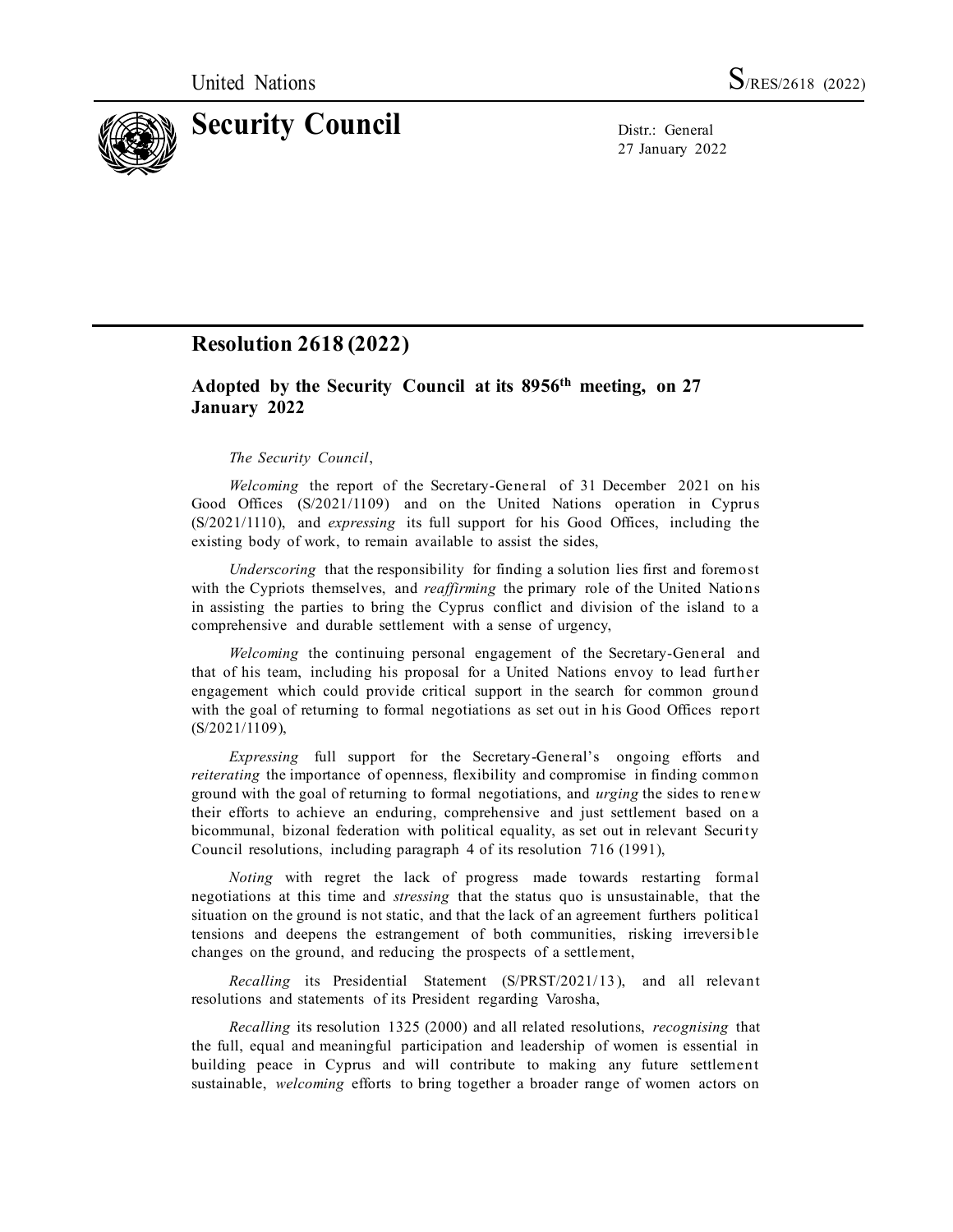both sides and the joint action plan on ensuring women's participation in peace talks, and *encouraging* the sides to ensure the needs and perspectives of women are addressed in a future settlement,

*Recalling* its resolution 2250 (2015) and related resolutions that recognise the important and positive contribution of youth in efforts for the maintenance and promotion of peace and security, and as a key aspect of the sustainability, inclusiveness and success of peacekeeping and peacebuilding efforts, and *further encourages* the full, equal and meaningful participation of youth in this process,

*Recalling* the critical importance of full adherence to applicable international law in the handling of asylum seekers and refugees,

*Recognising* the ongoing efforts made by both communities to suppress the spread of COVID-19 and mitigate its effects, *welcoming* the cooperation between the sides on epidemiological issues, and *encouraging* further cooperation in this area, in particular initiatives to enable greater access to safe and effective COVID -19 vaccines, and echoing the Secretary-General's finding that COVID-19 has further widened the socio-economic disparity between the two Cypriot communities,

*Expressing* concern at the continued deterioration of the law and order situation in Pyla, *welcoming* the agreement in principle reached to establish an extension of the existing Joint Contact Room to Pyla, and *urging* both sides to continue to work with UNFICYP to establish effective measures to tackle criminal activities,

*Reiterating* the importance of confidence-building measures and their timely implementation, and *encouraging* the sides to consider new military confidence building measures,

*Urging* the sides to step up their efforts to promote intercommunal contacts, reconciliation and the active engagement of civil society, in particular women and youth, and *recognising* that regular, effective contact and communication between the sides enhances the prospects for settlement and is in the interests of all Cypriots, and helps to address island-wide matters, including migration, health, crime, environmental protection, and issues related to the adverse impacts of climate change,

*Noting* that the Government of Cyprus is agreed that in view of the prevailing conditions on the island it is necessary to keep the United Nations Peacekeeping Force in Cyprus (UNFICYP) beyond 31 January 2022,

*Welcoming* measures to date to strengthen the liaison and engagement capacity of the mission, *noting* the importance of transition planning in relation to the settlement and in line with resolution 2594 (2021) and other relevant resolutions, and *emphasising* the need to review regularly all peacekeeping operations, including UNFICYP, to ensure efficiency and effectiveness,

*Expressing appreciation* to Member States that contribute personnel to UNFICYP, and *noting* the continued voluntary contributions to the funding of UNFICYP by the Government of Cyprus and the Government of Greece,

*Noting with appreciation* the efforts of the Secretary-General, and welcoming the appointment of Colin Stewart as Special Representative of the Secretary-General,

1. *Reaffirms* all its relevant resolutions on Cyprus, in particular resolution 1251 (1999) and *recalls* the importance of achieving an enduring, comprehensive and just settlement based on a bicommunal, bizonal federation with political equality, as set out in relevant Security Council resolutions, including paragraph 4 of its resolution 716 (1991);

2. *Fully supports* the Secretary-General's ongoing engagement with the sides and encourages further rounds of informal talks and *reiterates* the importance of the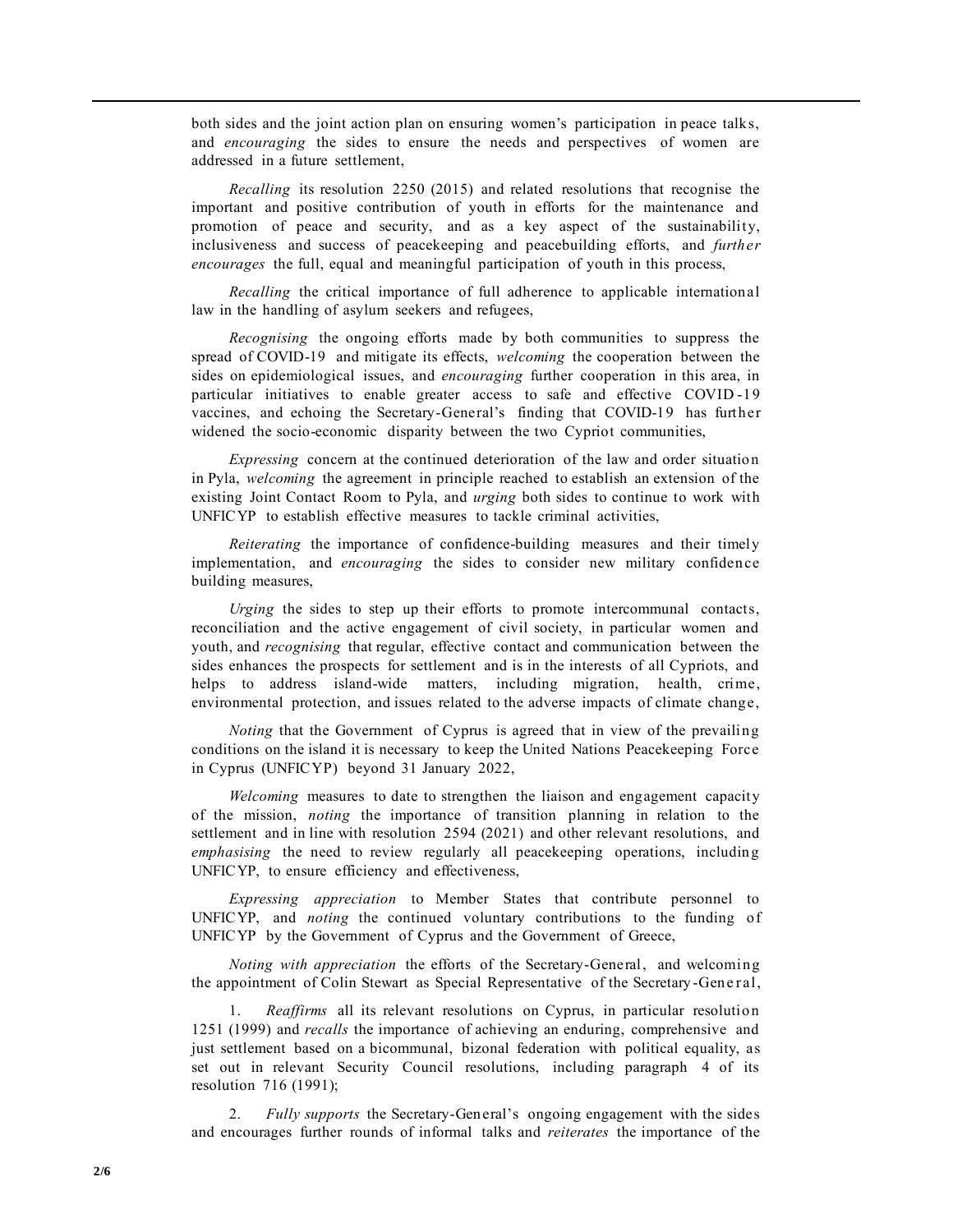sides and all involved participants approaching this process in the spirit of openness, flexibility and compromise and to show the necessary political will and commitment to freely negotiate a mutually acceptable settlement under United Nations auspices, and *urges* the sides to engage actively and with an increased sense of urgency with the Secretary-General and his team to this end, including by reaching an agreement regarding the proposal of the Secretary-General to appoint a United Nations envoy;

3. *Recalls* the status of Varosha as set out in relevant resolutions, including resolutions 550 (1984) and 789 (1992), and its Presidential Statement (S/PRST/2021/13) which condemns the 20 July 2021 announcement by Turkish and Turkish Cypriot leaders on the further reopening of a part of the fenced -off area of Varosha, expresses deep regret regarding unilateral actions that run contrary to its previous resolutions and statements on Varosha and calls for the immediate reversal of this course of action and of all steps taken on Varosha since October 2020, and *reiterates* that no actions should be carried out in relation to Varosha that are not in accordance with its resolutions and *continues to stress* the need to avoid any unilateral actions that could raise tensions on the island and undermine the prospects for a peaceful settlement;

4. *Expresses* concern at the continuing tensions in the Eastern Mediterranean, and underlines that disputes should be resolved peacefully in accordance with applicable international law, remains convinced of the many important benefits, including economic benefits, for all Cypriots and the wider region that would flow from a comprehensive and durable settlement, *reiterates* the Secretary-Gene ral's previous call to avoid escalatory steps, and further *calls* upon the leaders of the two Cypriot communities and all involved parties to refrain from any actions and rhetoric that might damage the settlement process and that could raise tensions on the island;

5. *Recalls* its resolution 2587 (2021) and calls upon the two leaders urgently to:

(a) reinvigorate their efforts to provide the necessary support and overall guidance to free the Technical Committees from political obstructions in their work and enable them to function effectively in coordination and cooperation on matters which have island-wide implications, including through the effective use of the expertise available in the bicommunal Technical Committees on Health, Criminal Matters, Crisis Management, Humanitarian Affairs and Economic Matters, and to empower them to submit proposals for their consideration to enhance intercommunal contacts and improve the daily lives of all Cypriots, and consider the advice of the Good Offices Mission of the Secretary-General regarding further ways to empower the Technical Committees and improve their performance;

(b) ensure effective coordination and cooperation on criminal matters;

(c) intensify efforts to promote peace education across the island, including by further empowering the Technical Committee on Education to implement the recommendations contained in its joint report of 2017, in particular those concerning policy-making, and to address impediments to peace by conducting a joint review of school materials, including text books, as a contribution to trust-building between the communities, on which there continues to be no progress;

(d) improve the public atmosphere for negotiation to secure a settlement, including by preparing the communities for a settlement through public messages on the way ahead, and delivering more constructive and harmonised messages, including by more explicitly encouraging contact and cooperation between the communities and providing direct support to grassroots people-to-people initiatives, and by refraining from actions or rhetoric that detracts from a successful process or could make it more difficult to achieve;

(e) increase their support to, and ensure a meaningful role for, civil society engagement in peace efforts, in particular strengthening the participation of women's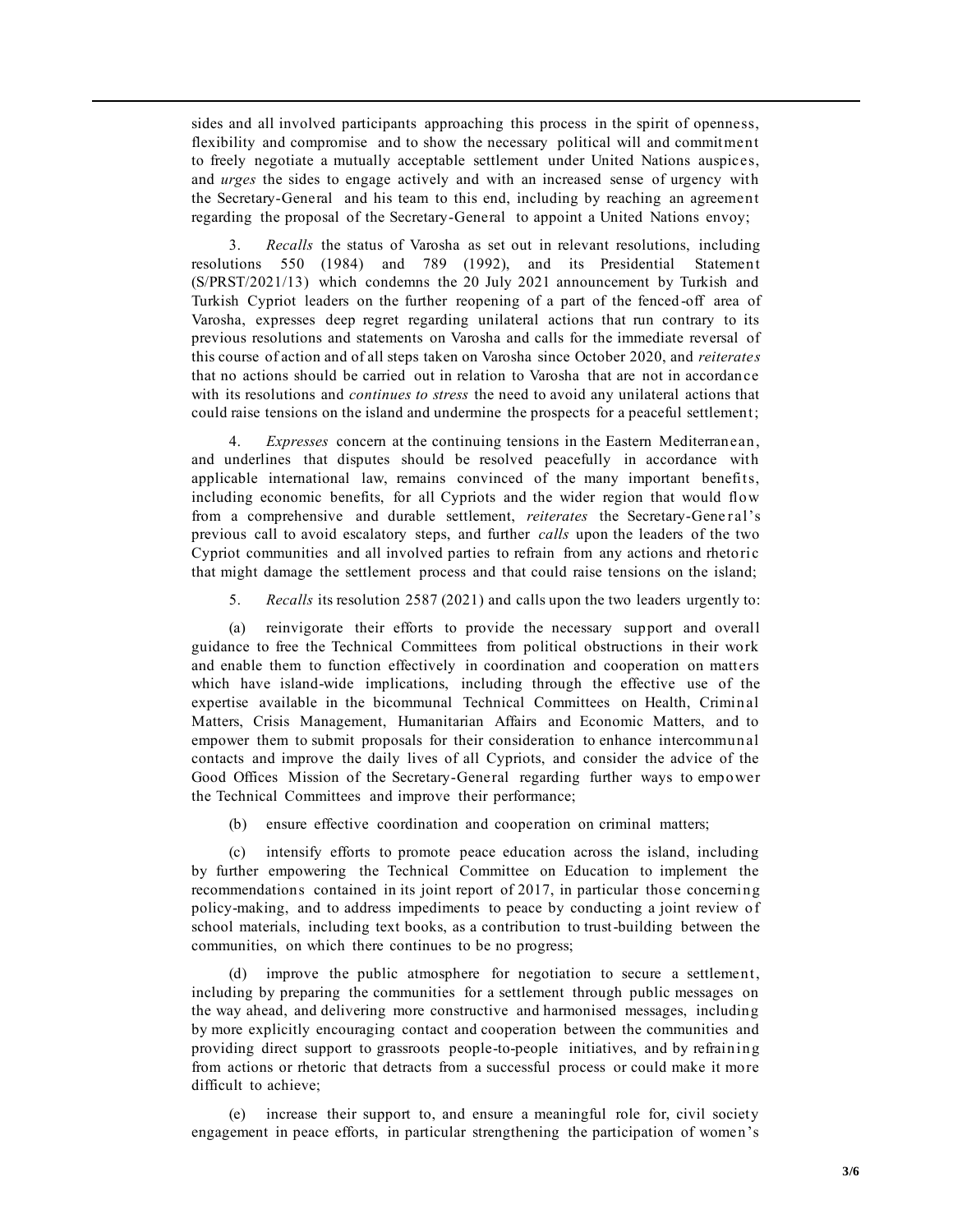organisations and youth in the process, and to support implementation of the recommendations of the gender sensitive socioeconomic impact assessment to address existing barriers and ensure a future peace agreement can more equally benefit men and women in Cyprus;

6. *Regrets* the ongoing lack of meaningful participation of women's organisations and youth in the Settlement process, *welcomes* the Technical Committee on Gender Equality's convergence on a set of practical recommendations to ensure women's full, equal and meaningful participation in the settlement process, to support and encourage engagement with civil society, including women's organisations, and to include a gender perspective in a future settlement process and *urges* the leaders of both sides to ensure thorough and effective implementation of all recommendations under the joint action plan on women's participation, and to empower the Technical Committee on Gender Equality to carry out recommendations pertaining to the Committee and to review implementation of the plan every six months and provide recommendations as appropriate, and continues to *note* the Secretary-General's call to ensure the inclusion of at least 30 per cent women in future delegations;

7. *Deeply regrets* the lack of progress on an effective mechanism for direct military contacts between the sides and the relevant involved parties, and *urges* flexibility and engagement by the sides and the relevant involved parties, facilitated by UNFICYP, to develop a suitably acceptable proposal on the establishment of such a mechanism, and its timely implementation;

8. *Calls* upon the sides to reduce existing barriers to intercommunal contact, emphasizes the importance of effective communication for risk-mitigation and trustbuilding between the communities, and in this regard *welcomes* the continuation of the regular dialogue between the sides and the United Nations, *urges* the sides to agree and implement further confidence building measures that can contribute to a conducive environment for settlement, including those related to the military, economic cooperation and trade, and including through the work of the Technical Committees, and in this regard *welcomes* the proposal of the Secretary-General for a dialogue between the parties and the Special Representative to explore a possible agreement on surveillance technology and unmanning of positions adjacent to the buffer zone;

9. *Commends* the ongoing work of the Committee on Missing Persons, and *calls upon* all parties to enhance their cooperation with the Committee's work, in particular through providing full access without delay to all areas and responding in a timely manner to requests for archival information on possible burial sites;

10. *Expresses* its full support for UNFICYP, and *decides* to extend its mandate for a further period ending on 31 July 2022;

11. *Expresses serious concern* at the continued violations of the military status quo along the ceasefire lines, the reported encroachment by both sides into the Buffer Zone and the risks associated, the challenges to the mission's delineation of the buffer zone and the increase in unauthorised construction as outlined in paragraphs 11, 14, 15 and 18 of the Secretary-General's report (S/2021/1110) which poses challenges to UNFICYP's operations and mandated authority;

12. *Strongly urges* the sides and all involved parties to respect UNFICYP's mandated authority in, and delineation of, the buffer zone, *reaffirms* the importance of the use of the 2018 United Nations aide-memoire by the sides to ensure peace and security in the buffer zone, continues to *request* the Secretary-General to report to the Security Council and troop- and police-contributing countries any actions that impede UNFICYP's ability to fulfil its mandate, and renews its *call on* both sides to respect the integrity of the buffer zone, to remove all unauthorised constructions and to prevent unauthorised military or civilian activities within and along the ceasefire lines;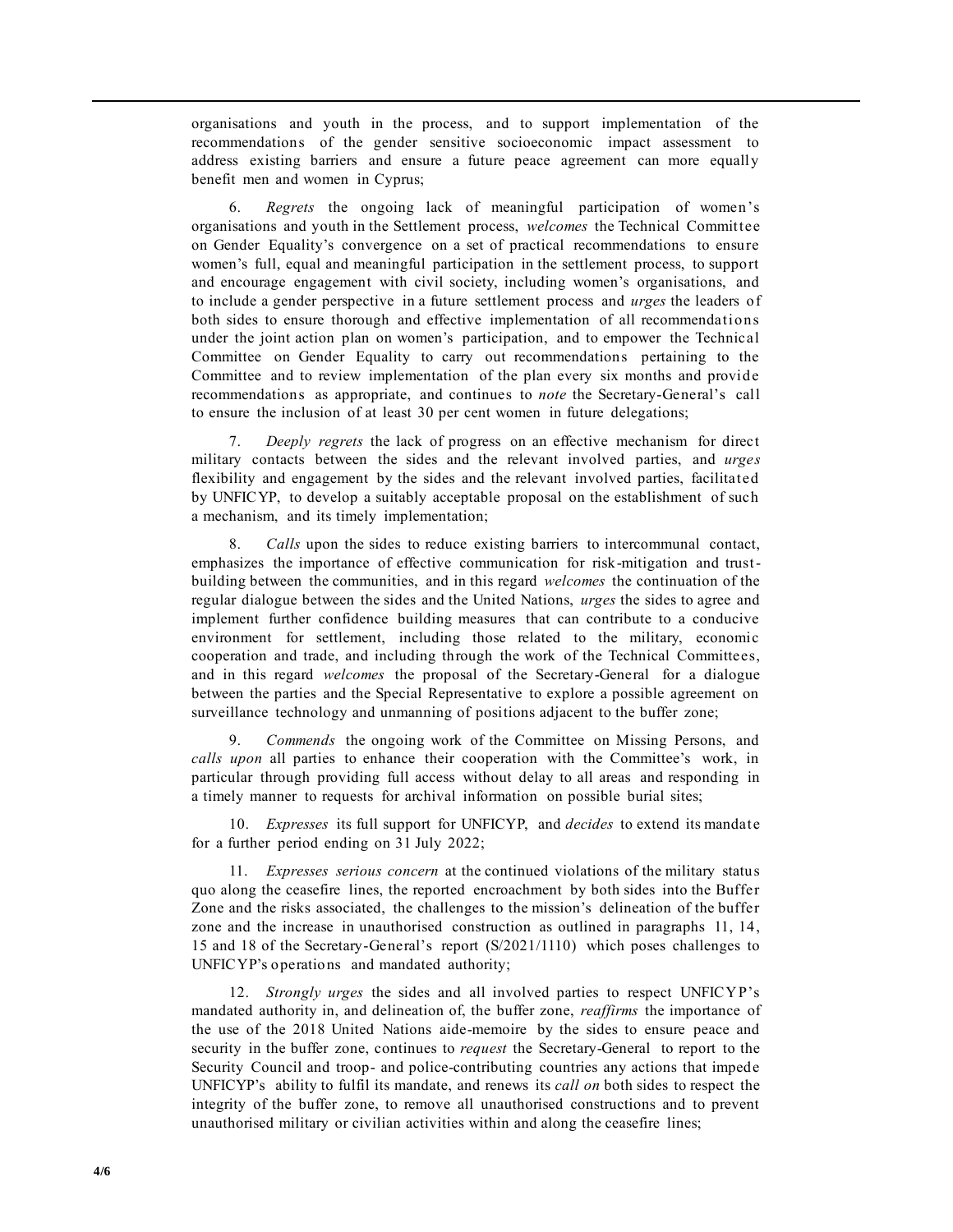13. *Stresses* that UNFICYP's mandated authority extends throughout Cyprus and *reaffirms* the importance of respect for UNFICYP's freedom of movement throughout Cyprus, including to ensure systematic and effective monitoring and reporting by the mission particularly on the situation in Varosha, as well as elsewhere, *stresses* that restrictions on freedom of movement can present risks to the safety and security of United Nations personnel serving in peacekeeping operations, and *requests* the Secretary-General, Member States and all parties to continue to take all appropriate measures to ensure the safety and security and freedom of movement of UNFICYP personnel with unhindered and immediate access, in line with resolution 2518 (2020);

14. *Reiterates its calls* on the Turkish Cypriot side and Turkish forces to restore in Strovilia the military status quo which existed there prior to 30 June 2000, and reaffirms that UNFICYP's freedom of movement should be respected;

15. *Urges* the leaders of both communities to agree and continue a plan of work to achieve a mine-free Cyprus, and to overcome the existing barriers to this work as outlined in paragraph 21 of the Secretary-General's report (S/2021/1110), in order to make expeditious progress towards clearing the 29 remainin g suspected hazardous areas on the island;

16. *Requests* the Secretary-General to implement the following activities and existing obligations in the planning and conduct of UNFICYP's operations within the limits of the mandate and area of operations and in line with existing United Nations guidelines and regulations:

(a) women, peace and security requirements under resolution 1325 (2000) and all resolutions addressing women, peace, and security, including by seeking to increase the number of women in UNFICYP in line with resolution 2538 (2020), including through ensuring the full, equal, and meaningful participation of women at all levels, and in all aspects of its operations including senior leadership positions, and through ensuring safe, enabling and gender-sensitive working environments for women in peacekeeping operations, as well as taking fully into account gender considerations as a crosscutting issue throughout its mandate, and reaffirming the importance of sufficient gender expertise in all mission components and capacity strengthening in executing the mission mandate in a gender-responsive manner;

(b) peacekeeping performance requirements under resolutions 2378 (2017) and 2436 (2018);

(c) the United Nations zero-tolerance policy on serious misconduct, sexual exploitation and abuse, and sexual harassment, and all actions under resolution 2272 (2016), and to report to the Security Council if such cases of misconduct occur;

(d) implementing more effective casualty and medical evacuation procedures, as well as deploying enhanced medical evacuation capacities;

(e) taking active and effective measures to improve the planning and functioning of UNFICYP's safety and security facilities and arrangements;

(f) youth, peace and security requirements under resolutions 2250 (2015), 2419 (2018) and 2535 (2020);

17. *Urges* troop- and police-contributing countries to continue taking appropriate action to prevent sexual exploitation and abuse, including vetting, predeployment and in-mission awareness training for all personnel, to ensure full accountability in cases of such conduct involving their personnel, including through timely investigations of all allegations of sexual exploitation and abuse, to repatriate units when there is credible evidence of widespread or systemic sexual exploitation and abuse by those units, to take appropriate disciplinary measures, and to report to the United Nations fully and promptly on actions undertaken;